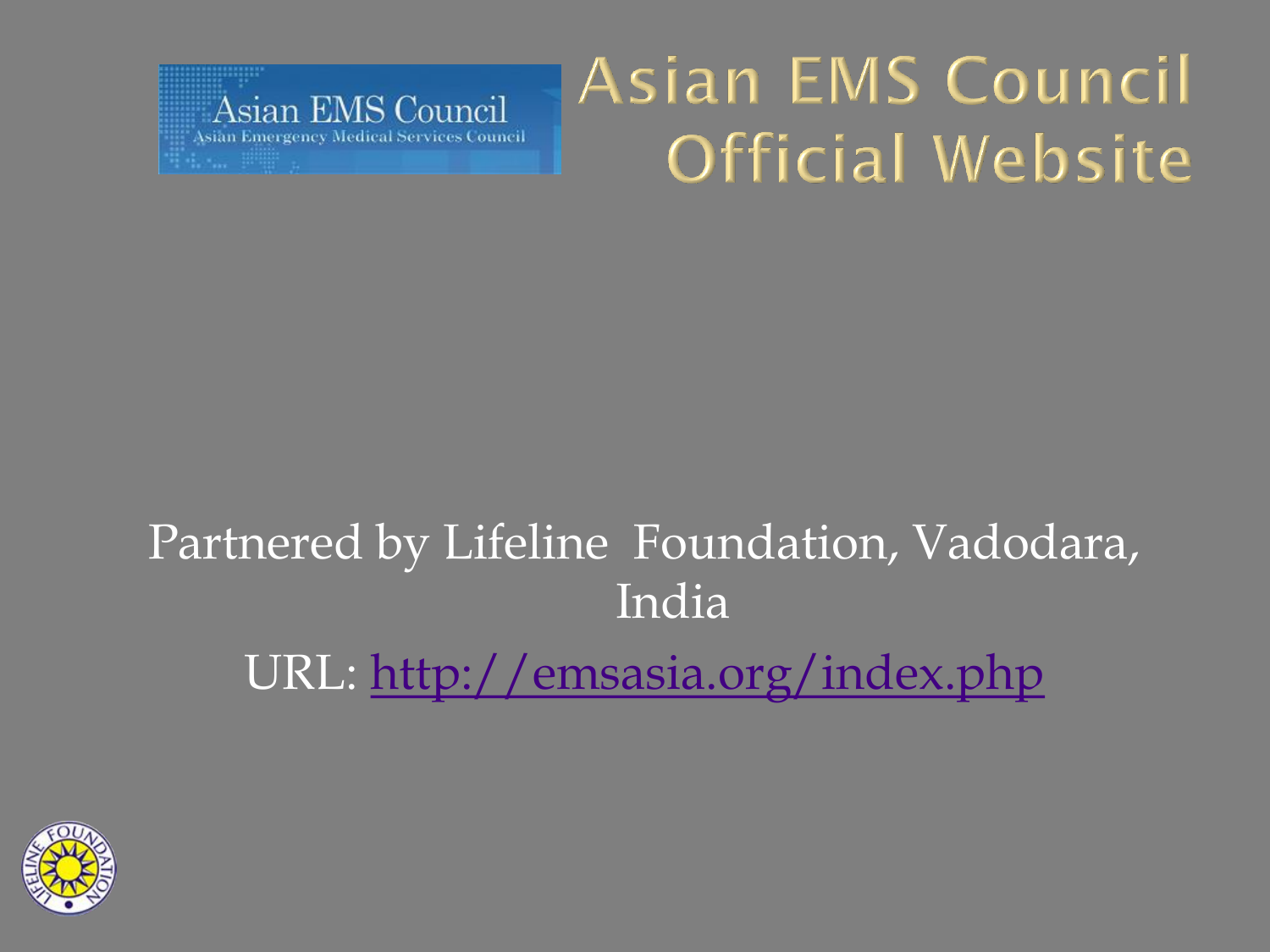# Objectives...

- Designed to encourage networking of EMS professionals
- Promote learning by sharing
- Person from any country working for the cause of EMS can become member
- Authorized members will be given responsibility of uploading news, events or photographs with relevance to their countries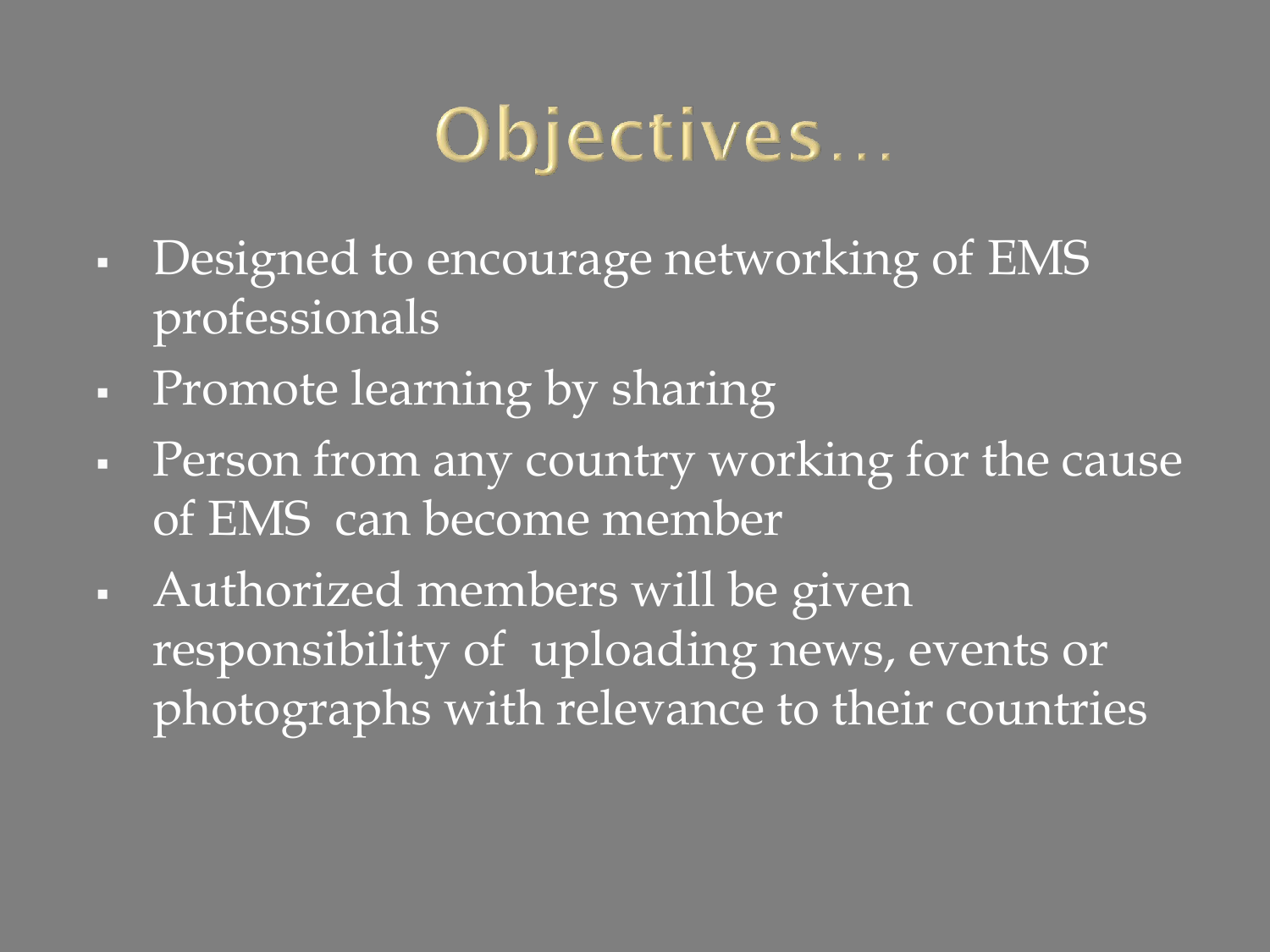# Featuring....

- **D** News
- Events
- Journal
- Knowledge Corner
- Member directory
- Photo gallery
- Group discussion (future)
- Announcements
- People and Institutes Profile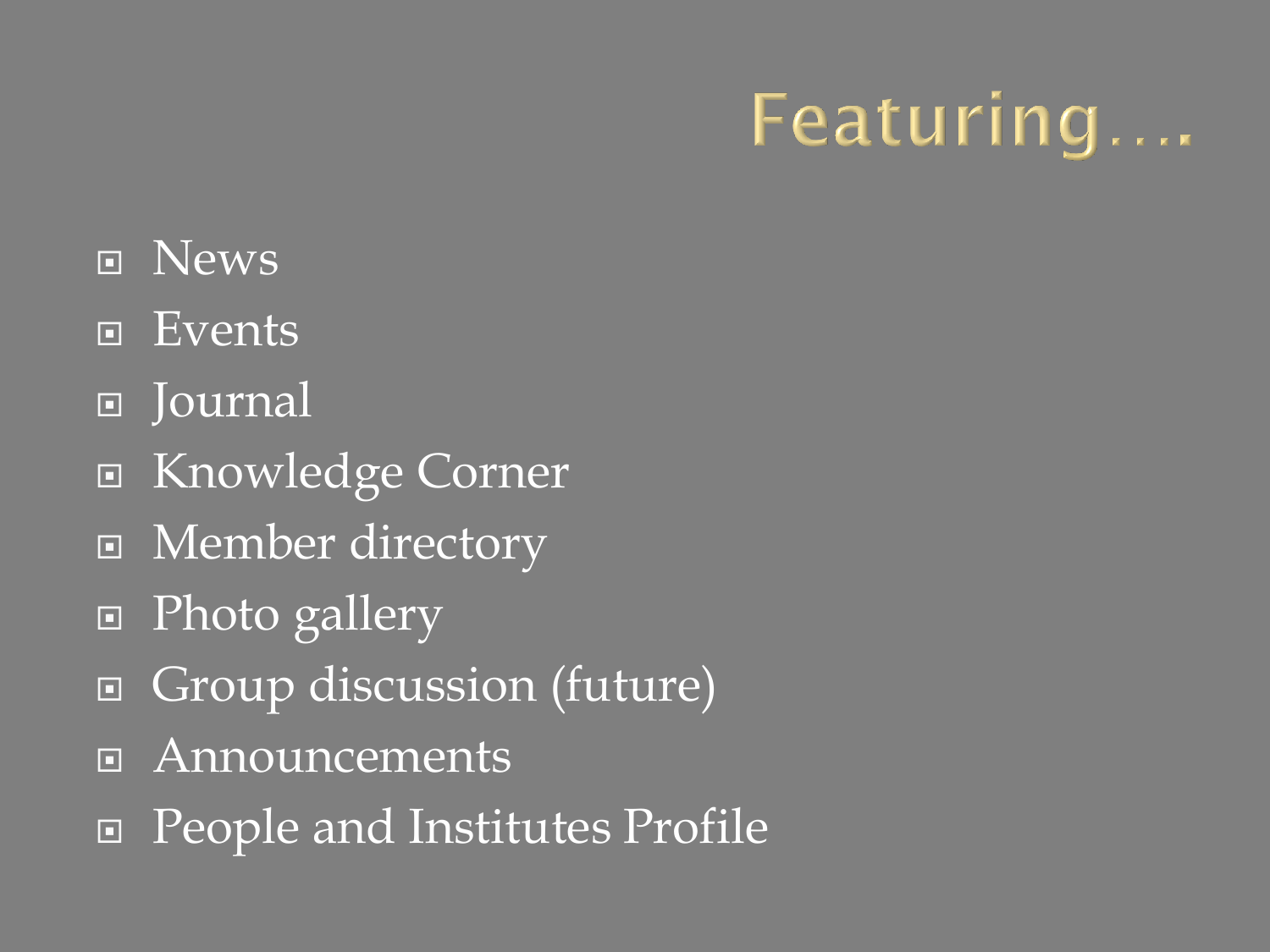# HOME PAGE

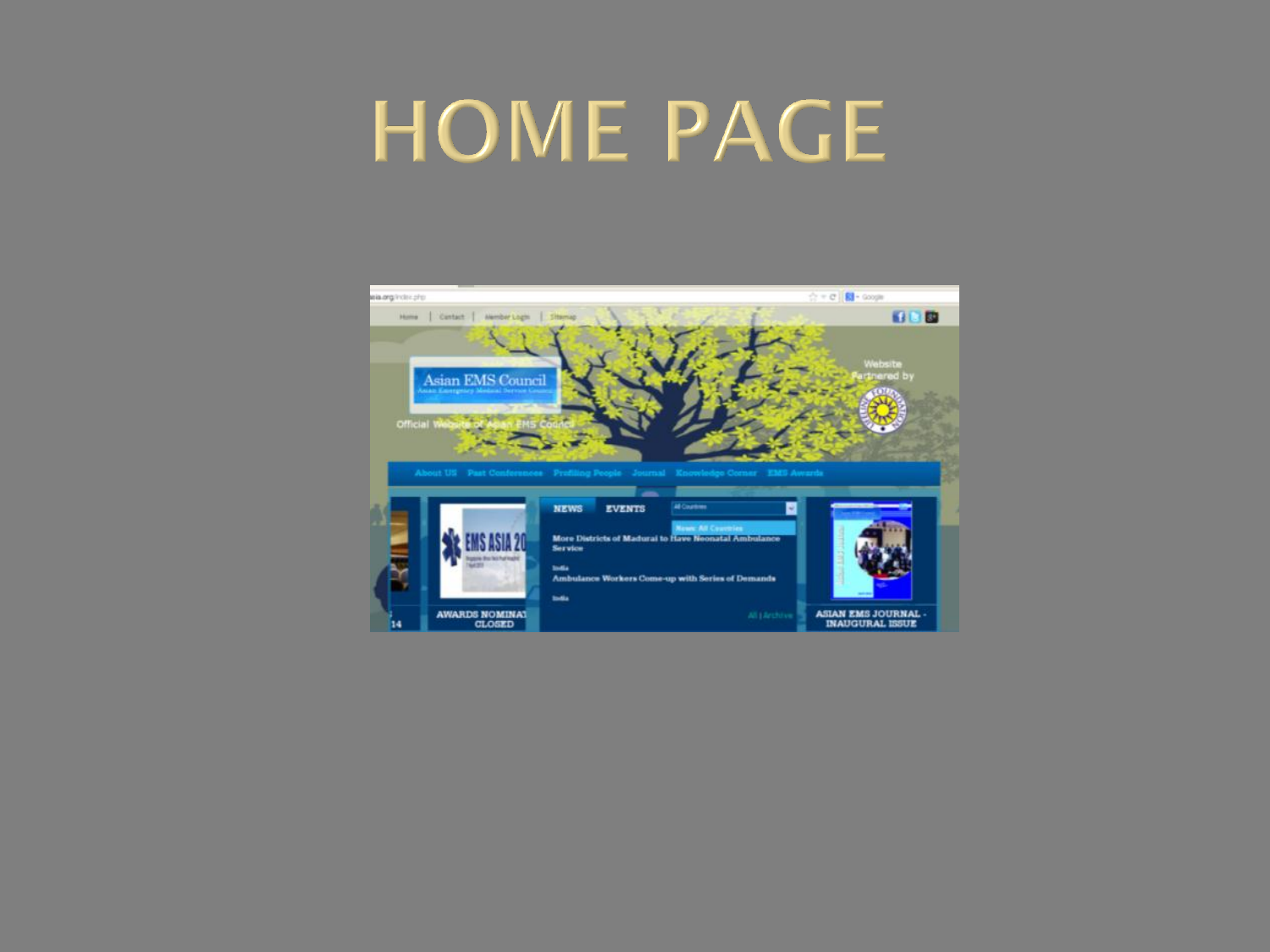### **NEWS**

- Sharing current happenings in Asian Countries
	- Must have Relevance to EMS
- Highlight issues related to System as a Whole
- Development and growth of EMS
	- training facilities, capacity building expansion
- Legislation and legal
- Safety
- I Not to highlight individual event or person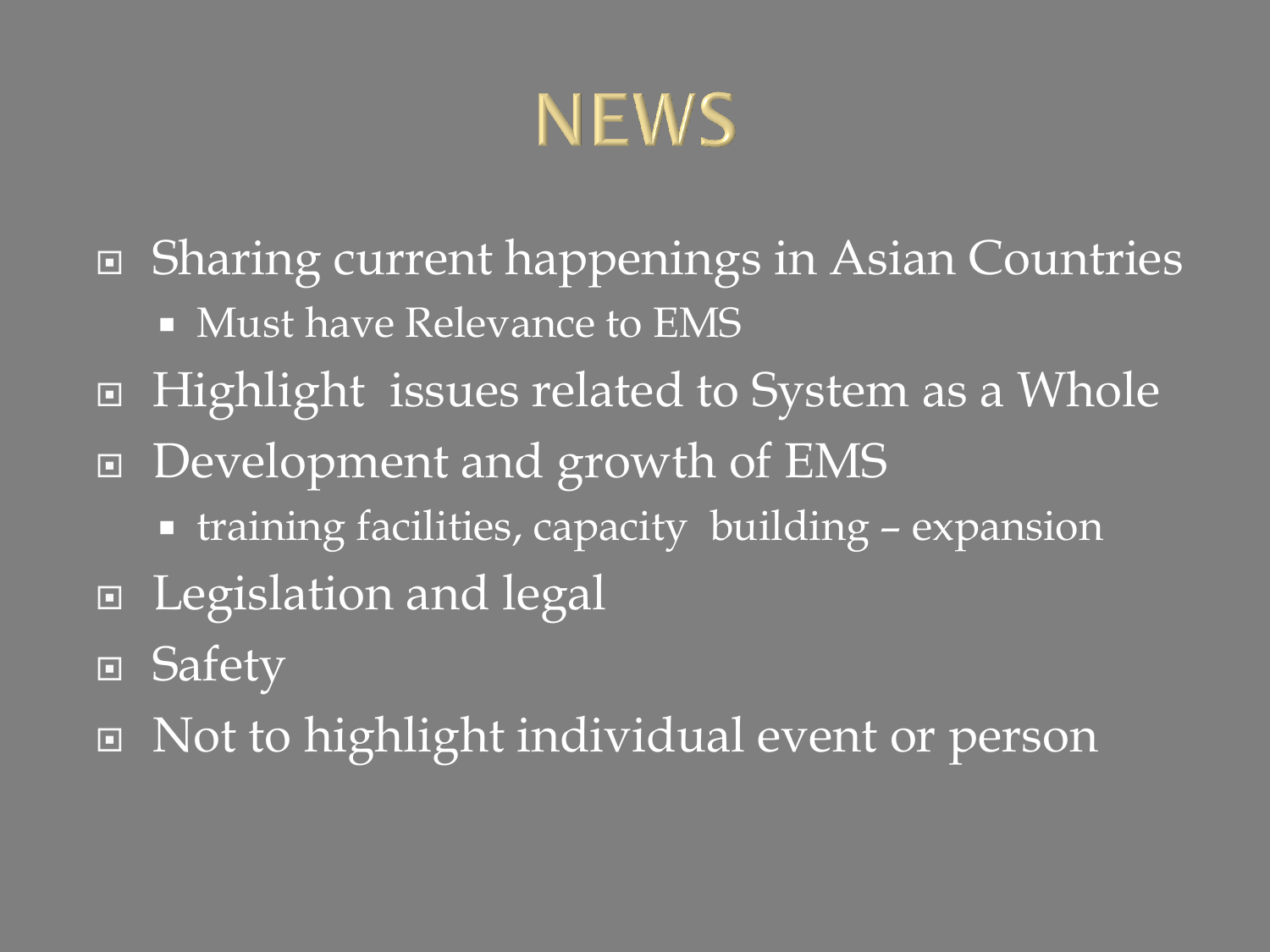



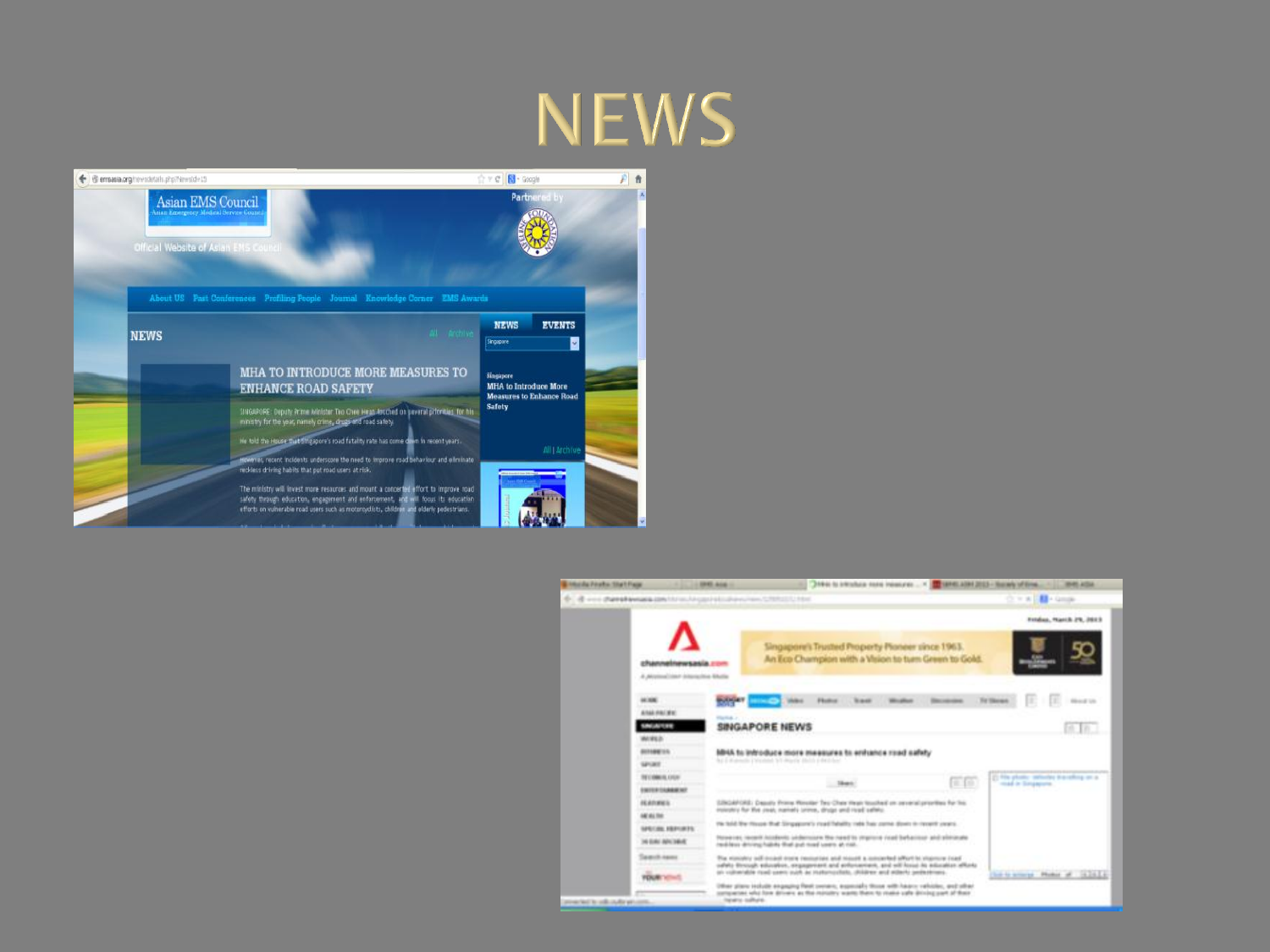### **EVENTS**

- □ Sharing EMS Events in Asian Countries
- Events can be
	- **Conference, Congress, Seminar**
	- **Workshops, Exhibitions, Training**
- Date, Venue, Link to website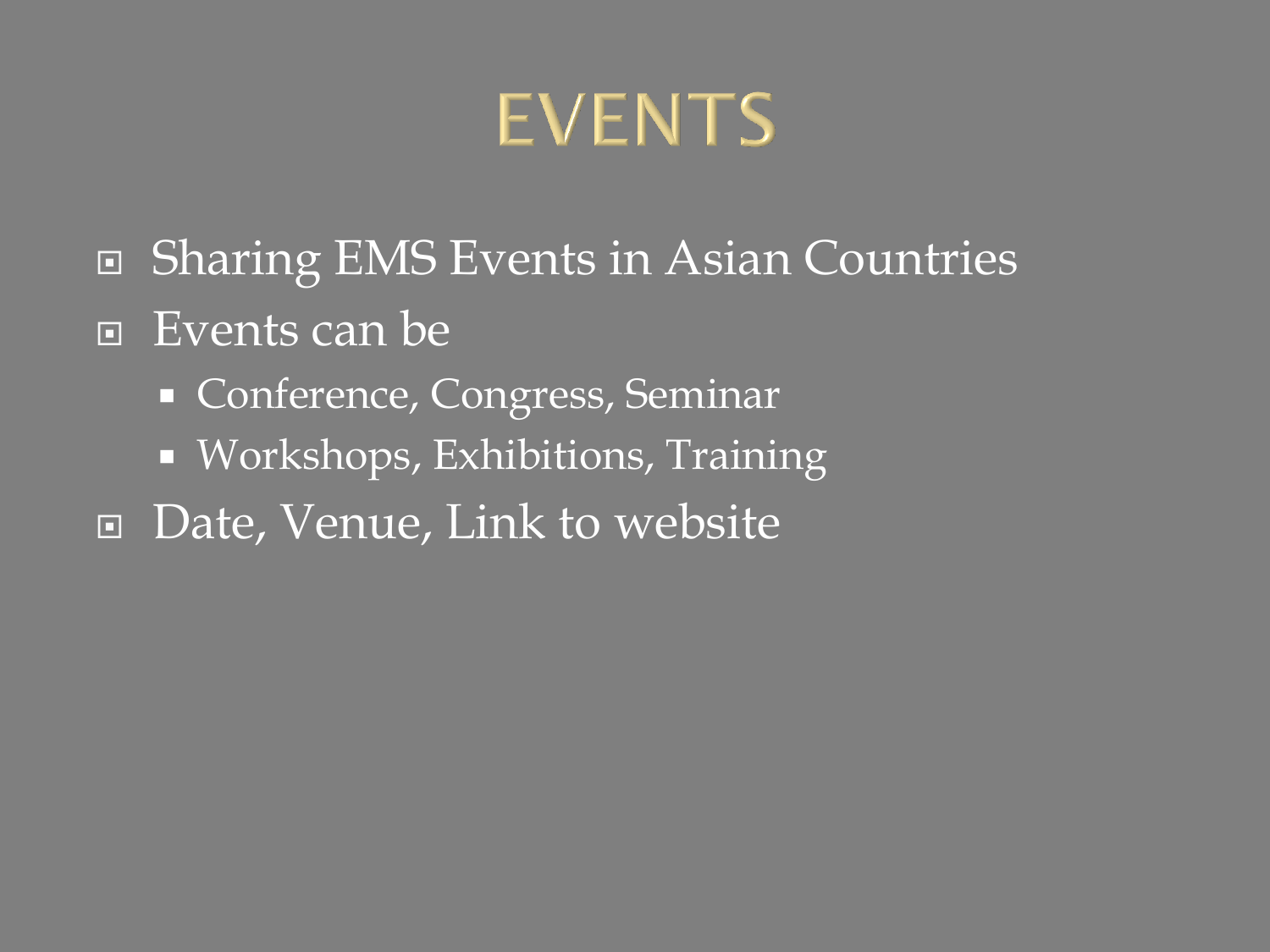





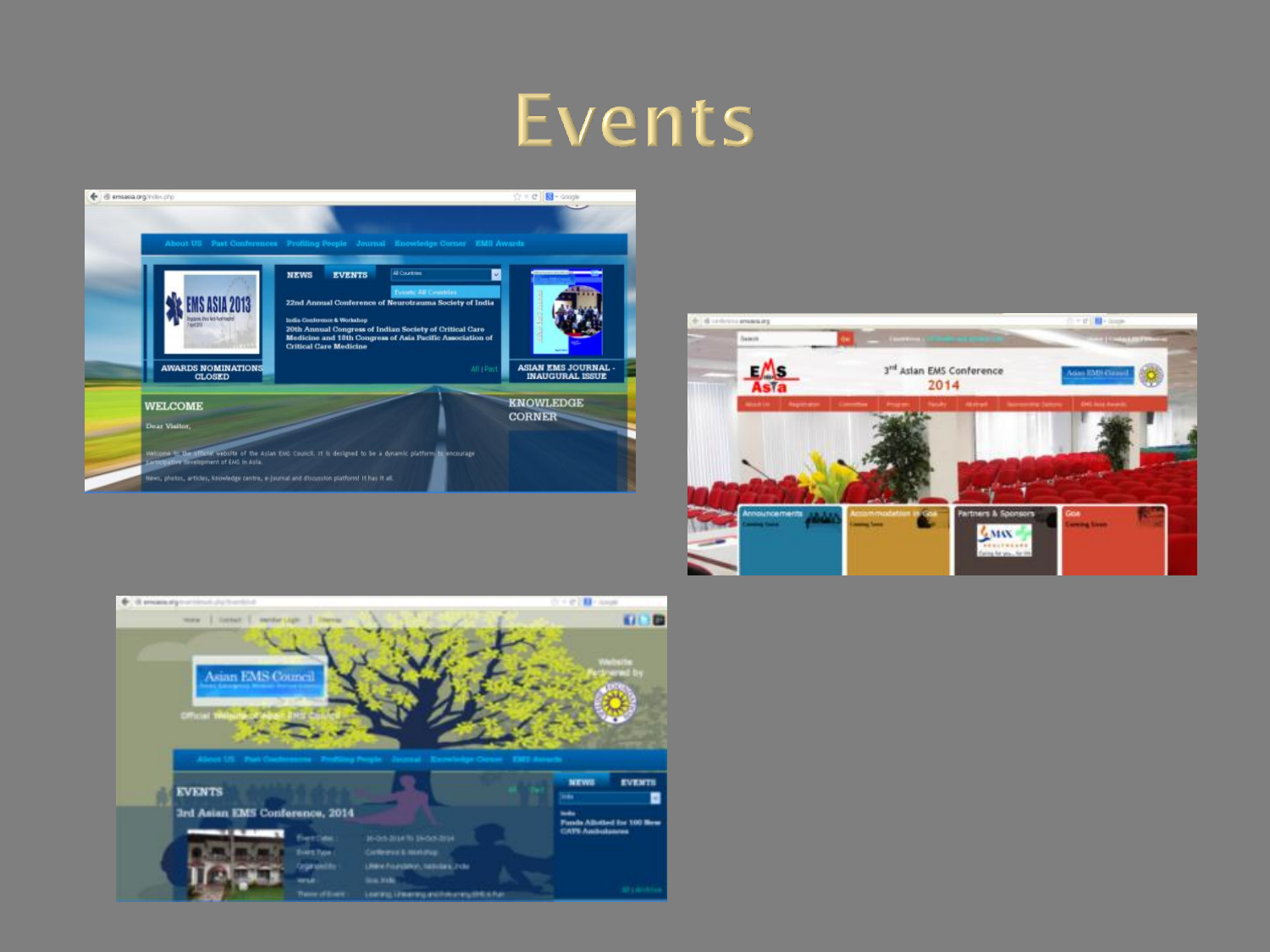# Journal

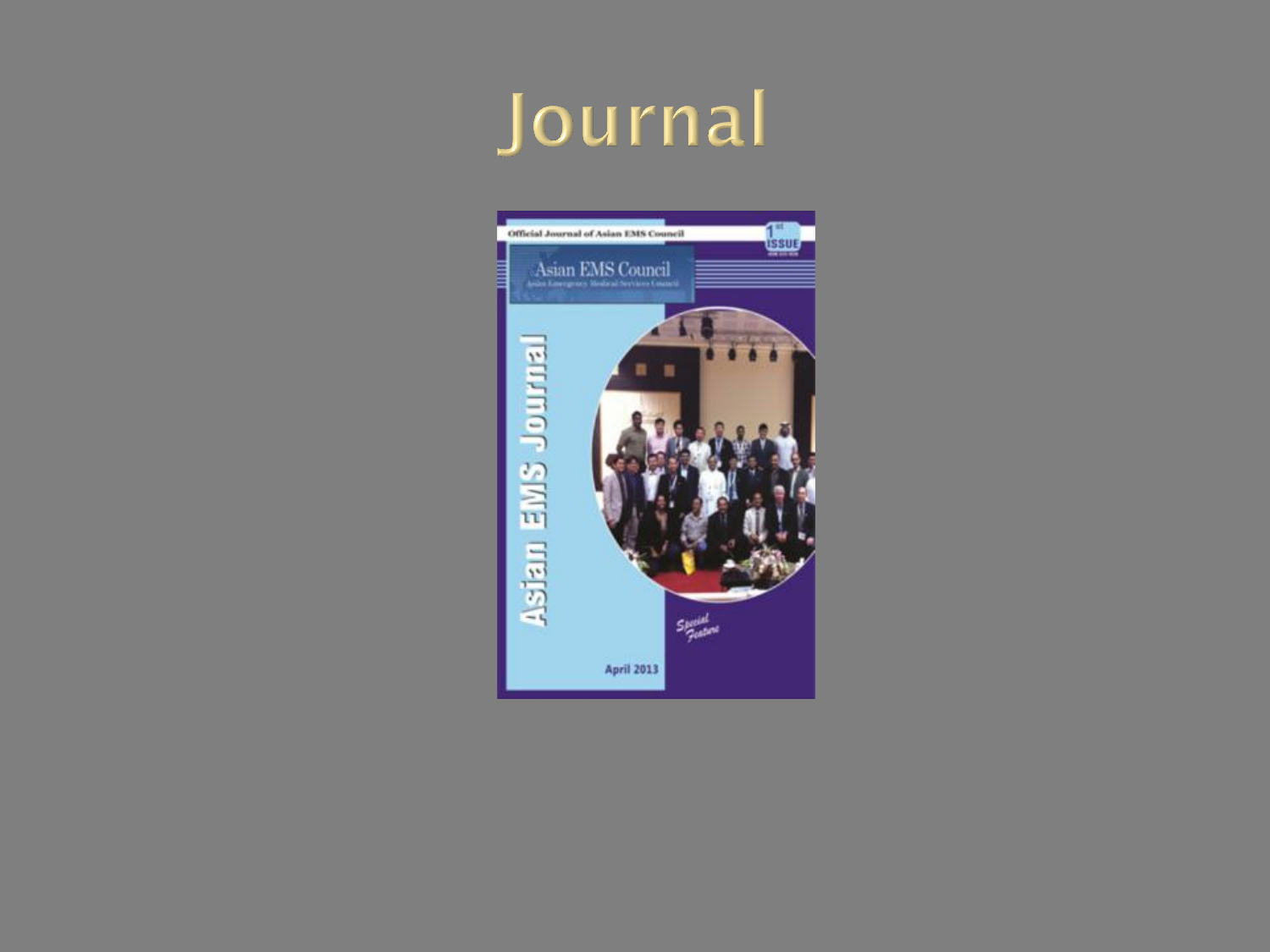# Journal

- **E** Peer Review Board
- Editorial Board
- Limited Print Copies,
- To be Indexed
- Research articles such as
	- Ambulance Safety and Design
	- **Resuscitation**
	- **Education and Training in EMS**
	- **EMS Case Studies**
	- **Profiling an Individual/Institution**
	- Patient Management in Pre-Hospital Care
	- First Aid Practices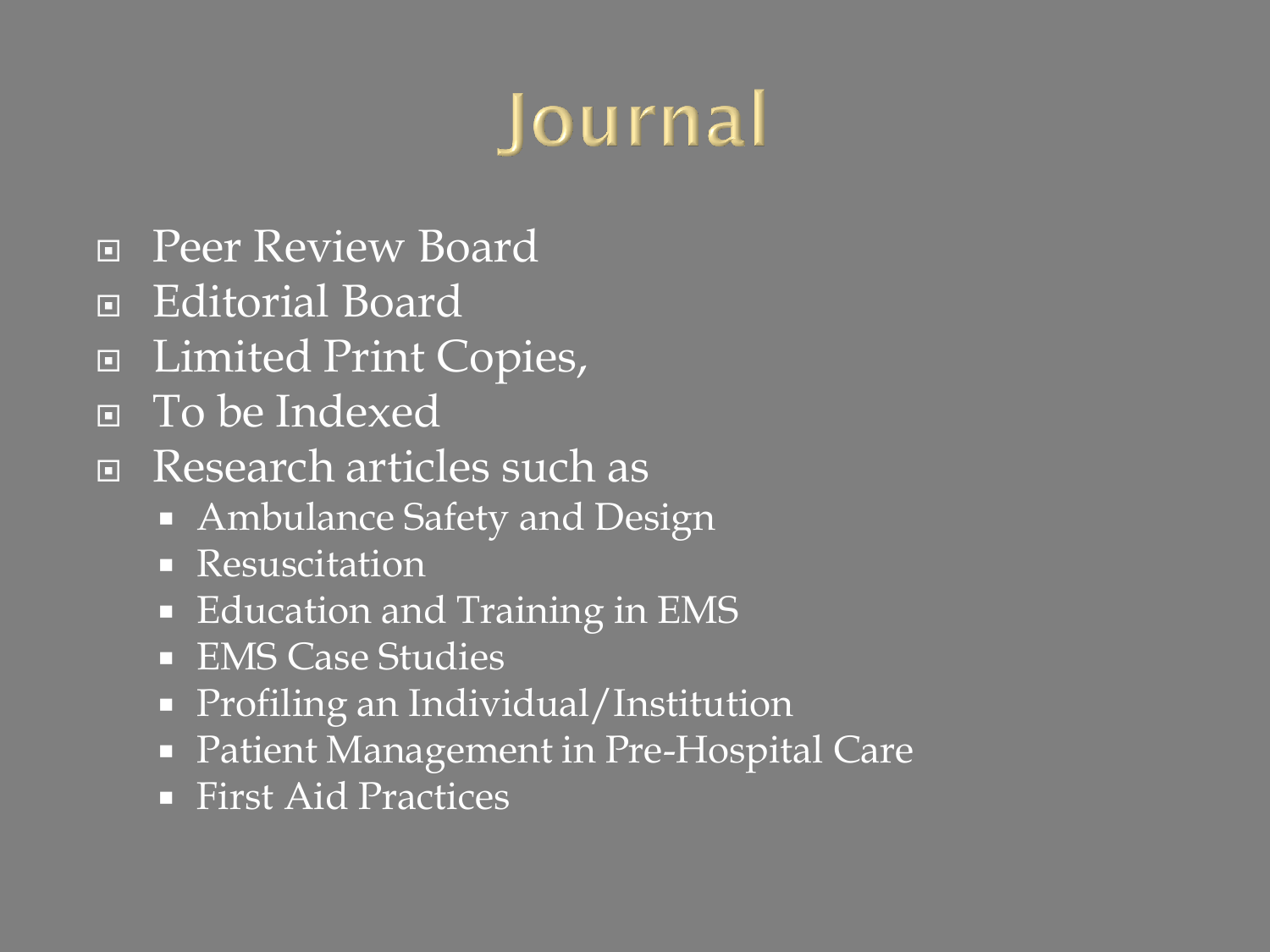### Member Login

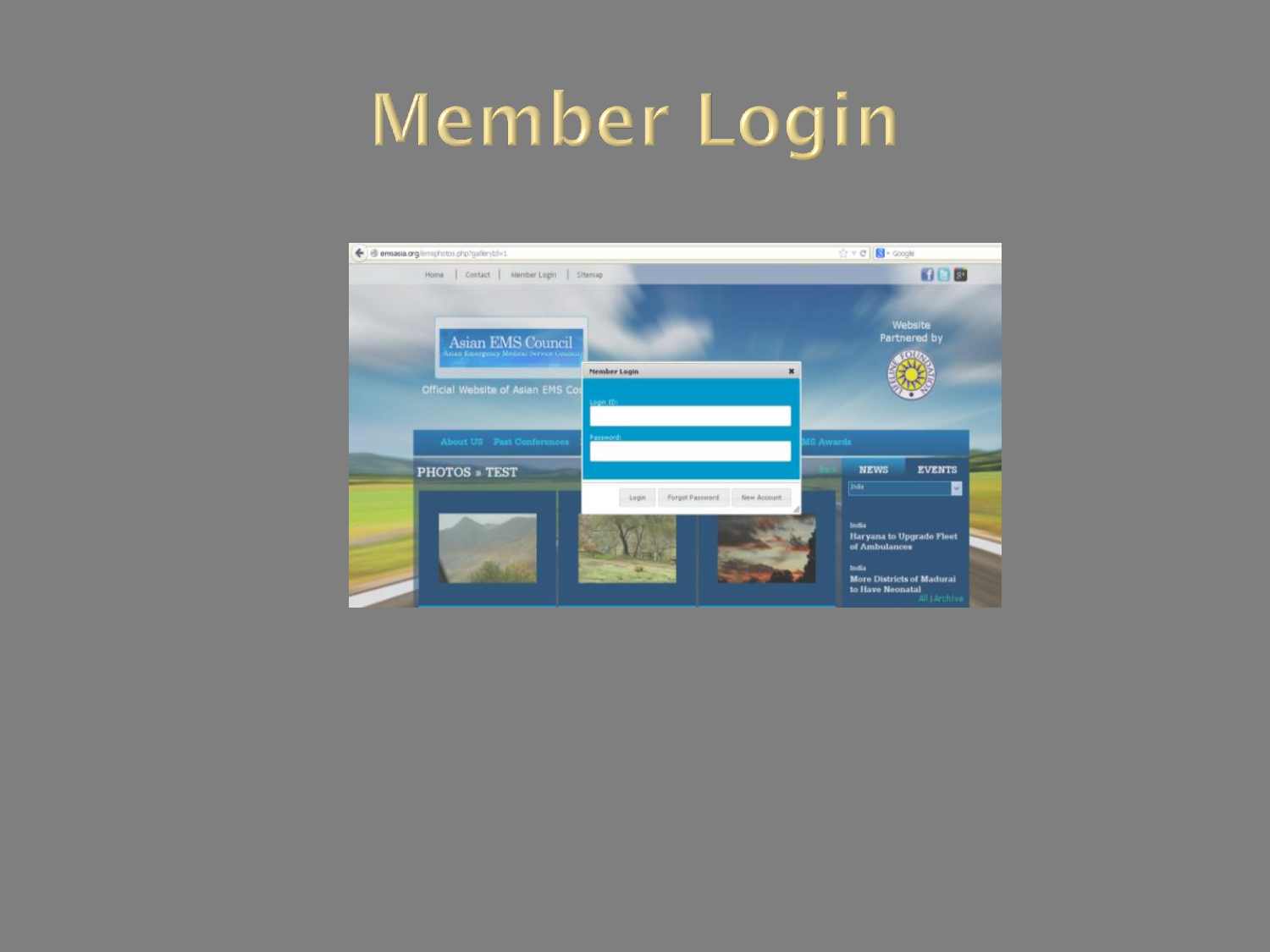# Member Login

- To build repository of resources people interested in growth of EMS in subcontinent
- Seeks minimum information:
	- Name, Contact details, areas of interest
	- Contact details will not be shared if so desired
- Will provide platform for sharing experience and knowledge
- All members will share directory, down load journal, knowledge artifacts, share in group discussion when developed
- Authorized members will have access rights to upload news and events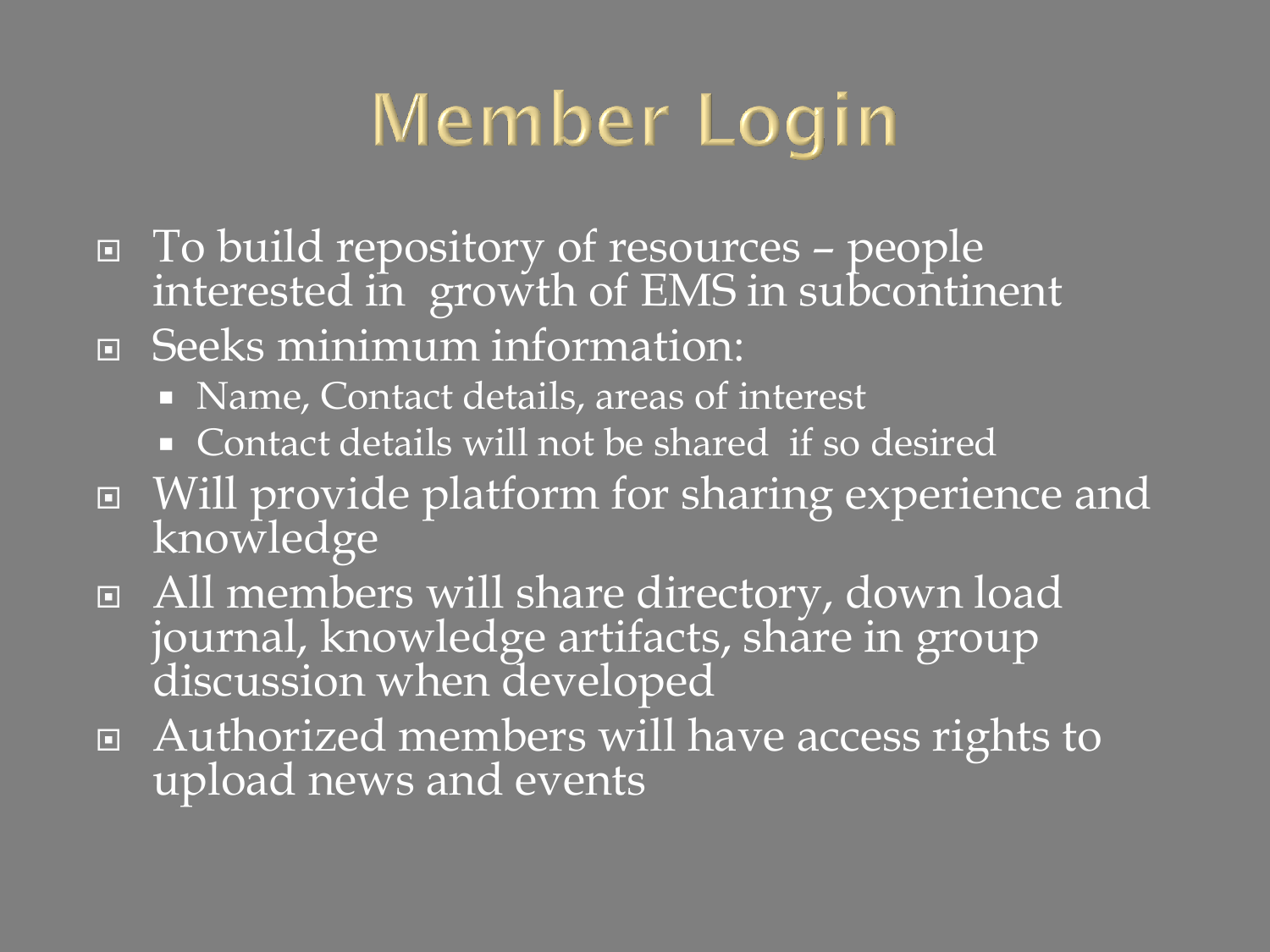### Member Login





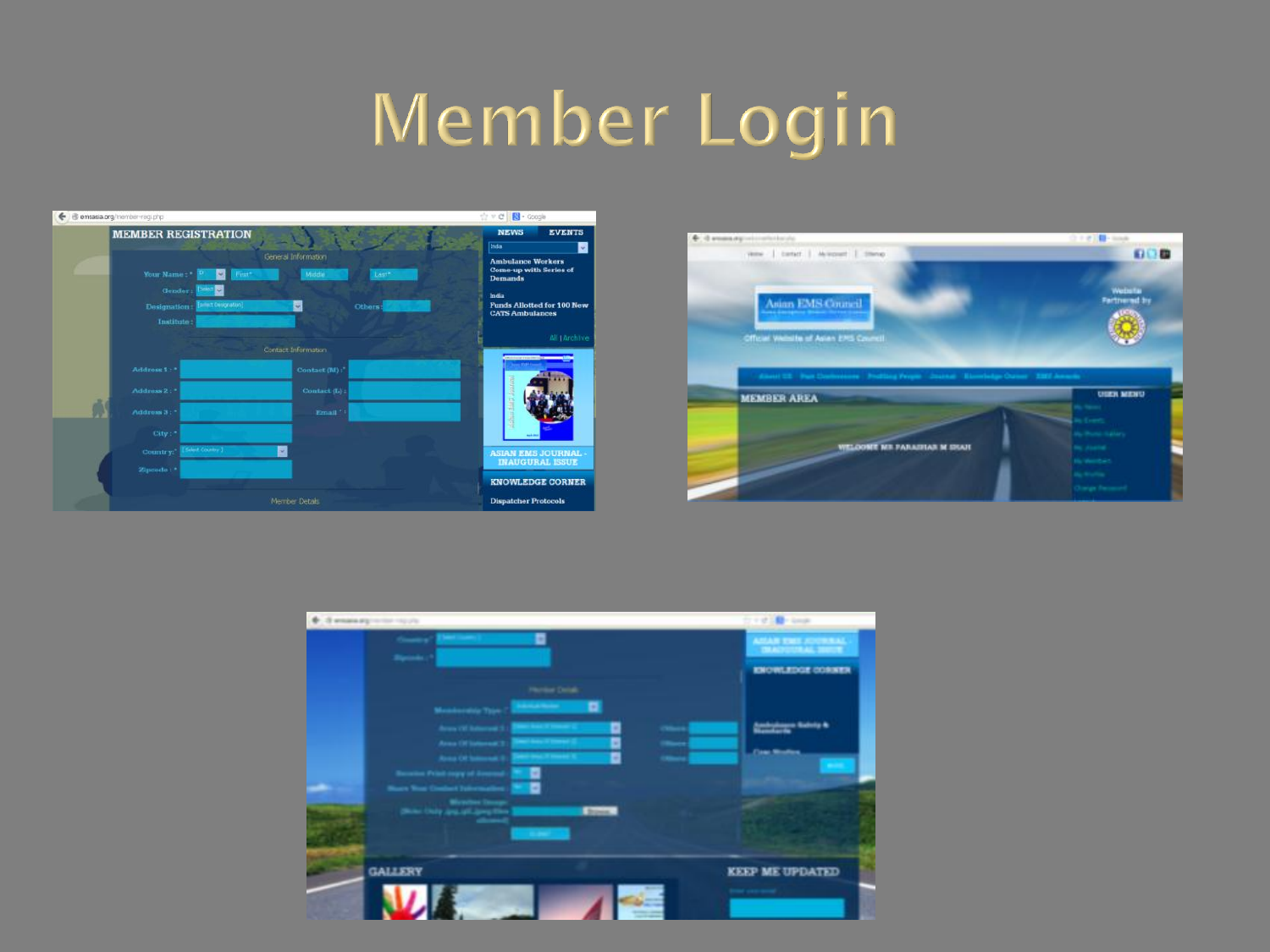#### Member News Upload



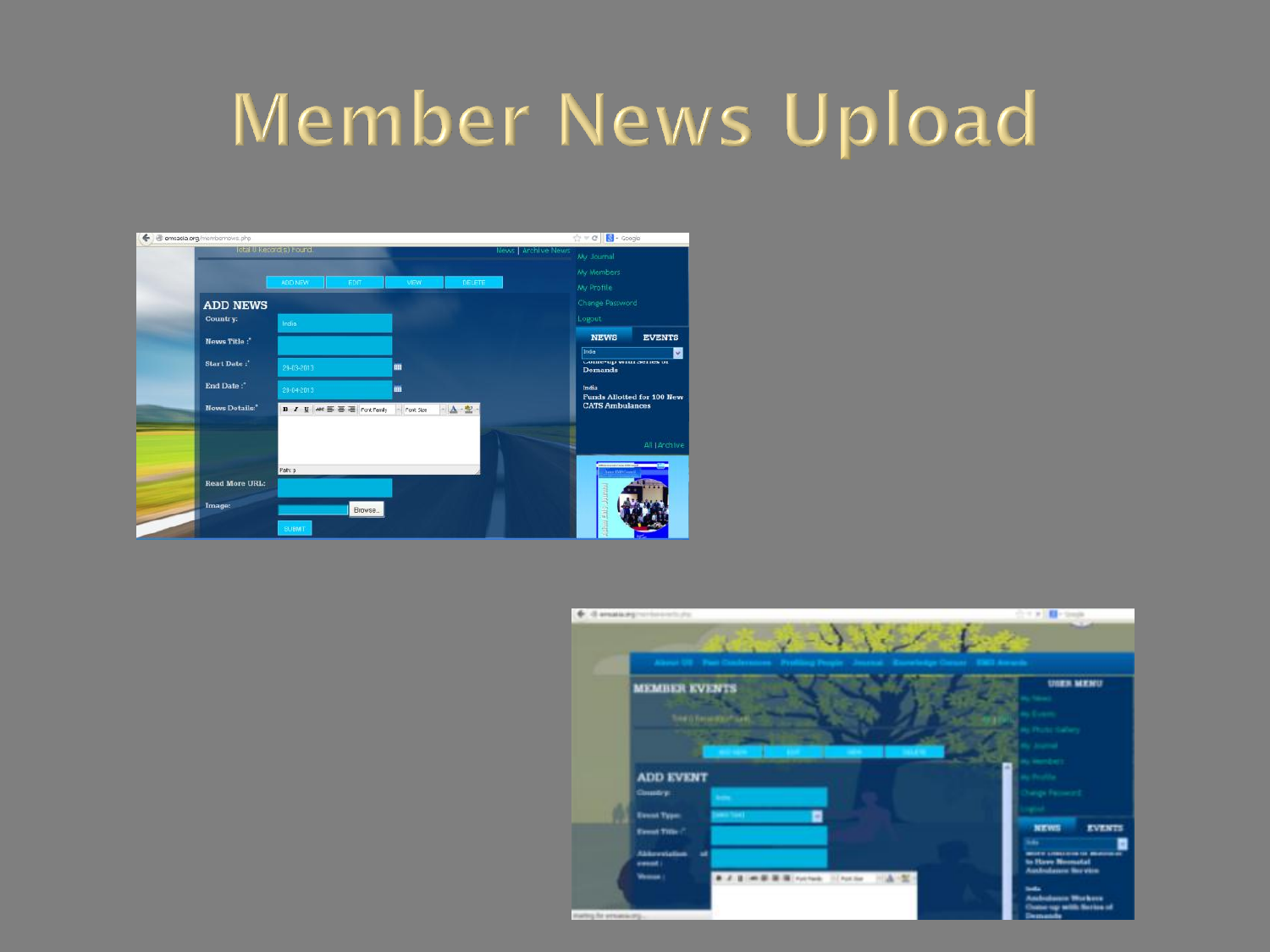### Member Directory